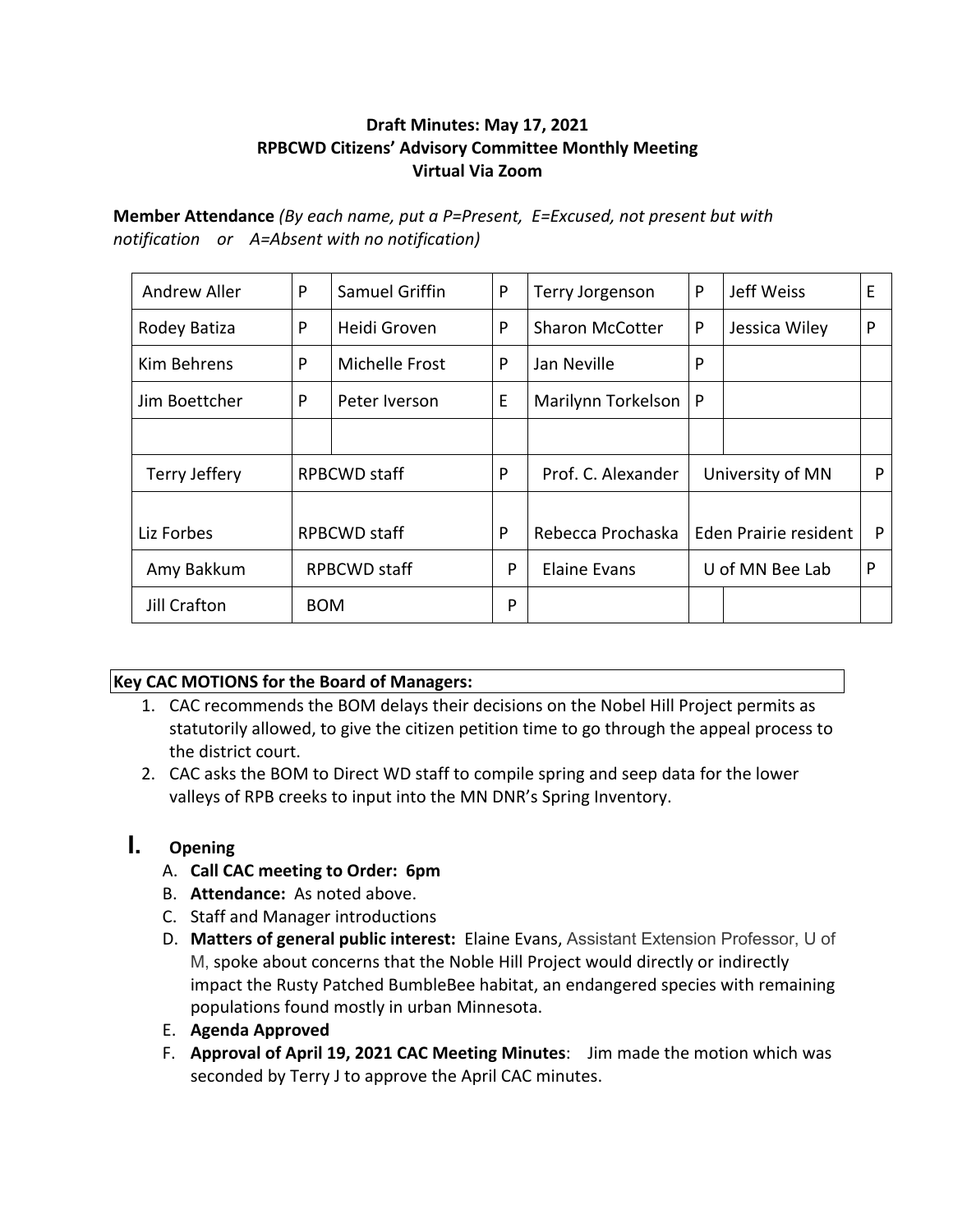## **II. Board Meeting Recap and Discussion -**

- A. Highlights from the (monthly) managers meeting were presented by Heidi. The Duck Lake Road bridge project was approved by BOM after discussion, St. Huberts School project was approved. Terry Jeffery gave an overview of the Nobel Hill development. Dorothy Pederson suggested working with Pulte to develop a CIP for Chloride Reduction in the Nobel Hill Development Project.
- B. Board Response to CAC recommendations: Dorothy Pederson suggested WD staff work with Pulte to develop a CIP for Chloride Reduction in the Nobel Hill Development Project.
- C. New Advisory Topics from the Board (none)
- D. Questions from CAC and/or highlights (if needed)

## **III. Program and Project Updates;**

#### **A. Nobel Hill, Citizen Environmental Protection Update:**

- 1. Rebecca Prochaska (10 minutes) Eden Prairie resident, representing a citizen's group with the Goal to protect the Lower Riley Creek watershed area from negative environmental impacts. This proposed development area has Prairie Bluff Conservation area to the east and south as well as the Minnesota River Valley National Wildlife Refuge to the southeast. The EQB approved the citizen petition for Environmental Assessment Worksheet (EAW) signed by over 3,000 people, but the City of Eden Prairie denied the citizen petition. The citizens group wants the city to re-consider the proposed development impact on this unique environment, topography and the effect on water quality by removing forest cover including heritage trees and adding hardscape. Concerns include:
	- a) The existing Hennepin Village housing community includes 360 homes and these additional 50 would exceed 400 which exceeds the zone limit. (although done in stages) an EAW should be completed.
	- b) This area is an important fly zone for migratory birds
	- c) An adequate survey for the Rusty Patched Bumble Bee, which is listed as endangered under the Endangered Species Act and may nest in this area, has not been completed. (the queen bees hadn't yet emerged from their winter hibernation underground when assessed).
	- d) \$2 million + engineering and administration fees have been spent on Lower Riley Creek Ecological Restoration. This project is not aligned with the goals and assessing the potential to increase erosion and pollution is warranted.
	- e) There are erosion concerns and a slope stability assessment is requested. Grading and tree removal may increase the likelihood of landslides, 15 foot retaining walls may fail raising safety concerns.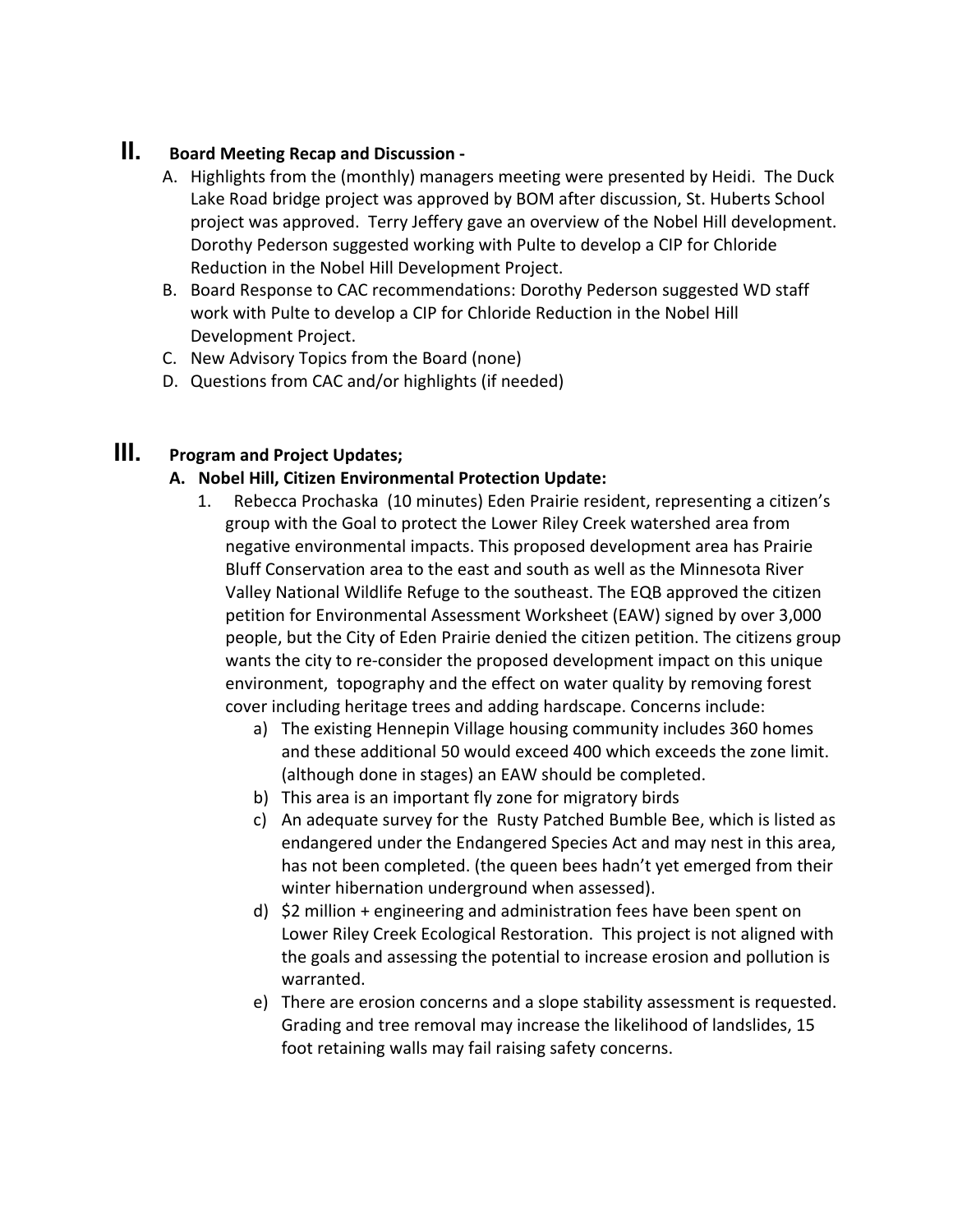Interim Administrator Terry Jeffrey asked whether an Alternative Urban Area Review (AUAR) assessment has been requested. An AUAR looks at the cumulative effects of development which better matches concerns.

- 2. Professor Calvin Alexander, University of Minnesota, Professor Emeritus, who has studied the groundwater of this area for decades presented the following. He walked this area and identified more than a dozen springs which he added to the MN DNR Spring Inventory System. He noted this area is very unstable.
	- a) There's been a recent collapse at Richard T. Anderson Conservation Area as seen from the parking lot and another collapse behind the homes on Vogel Farm Road as visible on Google Earth.
	- b) He stated Pulte Engineers used decades old MN Geologic Survey maps which have been replaced in 2018 by more detailed maps.
	- c) Prof. Alexander has not been able to access water quality data for Frederick Miller Spring which the city says they are monitoring. Coliform bacteria levels are increasing in the Creek. Interim Administer Terry Jeffrey asked if the Department of Health has been monitoring Spring. No. Terry J. asked Prof. Alexander to define spring versus seep. Seep is less than a gallon per minute and spring is more than a gallon per minute. Interim
	- d) Admin Terry noted that the EAW consists of 34 questions but does not look at stability of slopes. The EAW is a precursor to an EIS. The WD has to respond to permit applications within 60 days but they can ask for a 60 day extension as well. Says initial review of Pulte development plan shows it meets WD rules.
	- e) Links to PowerPoint slides are here: Watershed RP.pptx Prof. Alexander's slides Elaine Evans, Assistant Extension Professor, PhD, Entomology, U of M, Bee Lab email: Evan0155@umn.edu
- 3. Ms Prochaska requests the CAC recommend the BOM pause Nobel Hill development permits until the appeal for an EAW has been made by the citizens group.

Kim made a motion that the CAC recommends the BOM delay the decision on Nobel Hill Project permits as statutorily allowed to give the citizen petition time to go through the appeal process to the district court. Terry J. seconds: 11 voted yes, 1 abstained.

Sharon made a 2nd motion, which Jan seconded to Direct WD staff to compile spring and seep data for lower valleys of Riley Purgatory and Bluff Creeks to input into the MN DNR's Spring Inventory. 12 members voted in favor.